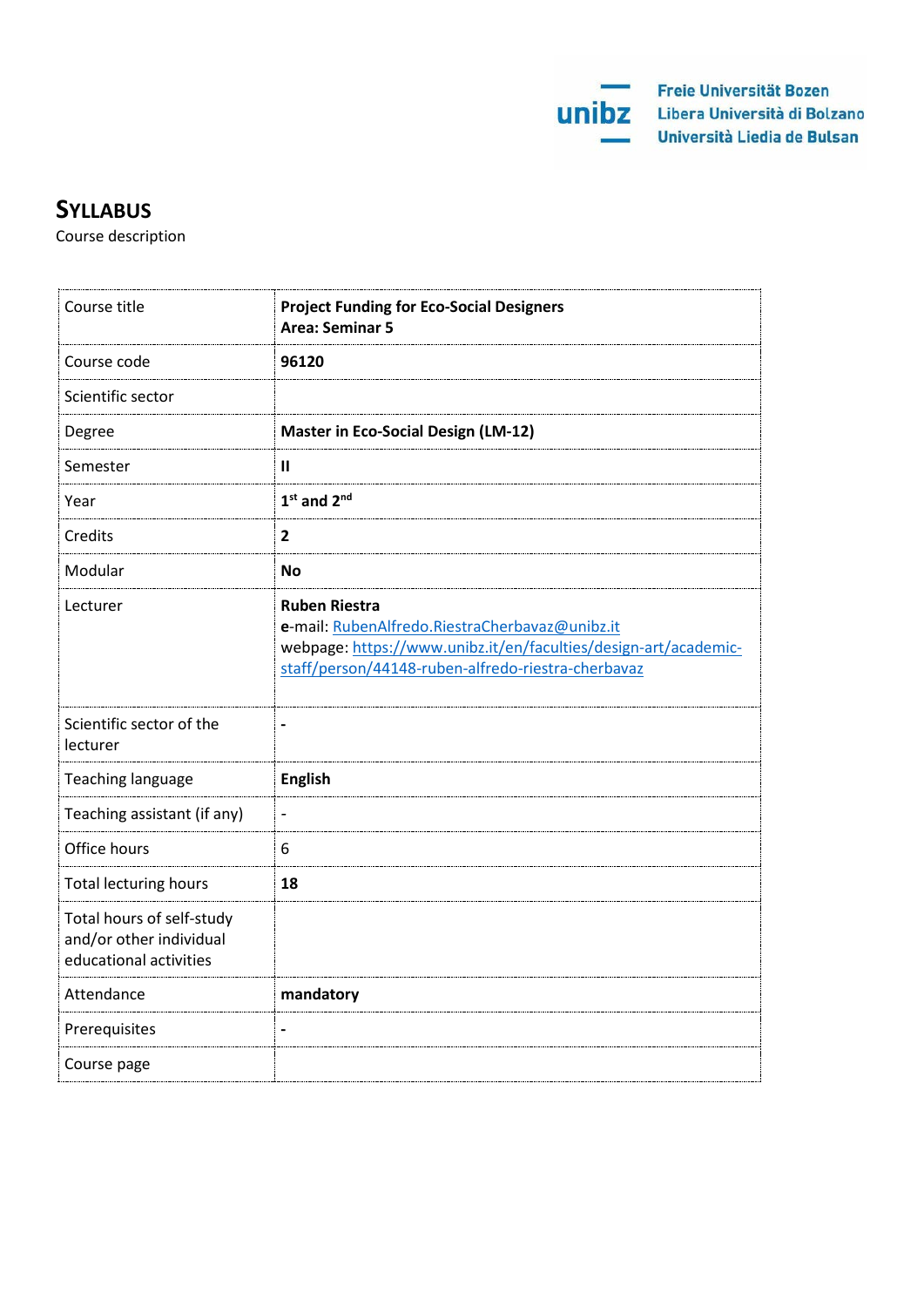## **Course description**

*This 3-day course is designed for acquiring professional skills and knowledge on how to prepare, deliver and defend proposals (applications) for third-party/public funding of eco-social projects.*

## **Educational objectives**

**Students will be able to:**

- Understand the basic nature and rules to be followed in funding proposals preparation and delivery
- Prepare concise descriptions of the main components of a project-funding application
- Deliver and defend basic project proposals

#### **Knowledge will be acquired in the following fields:**

- The nature and main rules of third-party project funding
- Overall approach and steps of proposal design and formulation
- Practicalities of proposal delivery
- Pitching and defending their project proposals

#### **List of topics covered**

- 1) Project funding: The Nature and the Rules of the game
	- a. Getting funding vs. acquiring financing. Public vs. private sector funding
	- b. Funding programmes' rationale and basic components: policy making, intended results/outcomes. Budgets, funding instruments, Invitations to participate (calls for proposals, deadlines, standard forms, etc) evaluation processes, procedures…
	- c. Rules of the game: written and non-written ones. Practical consequences, typical misunderstandings, and other show-stopping mistakes
	- d. Context and nature of the game: competitive landscape, how to create and deliver compelling proposals. Building Eco-social proactiveness and cooperation as sources of competitive advantage
- 2) Getting your initiative funded: Overview and Roadmap for proposers
	- a. Evaluation criteria and sub-criteria as the real guiding line for proposal formulation. Understanding (accepting!) and using proposal templates and forms.
	- b. Proposal construction steps: The RIGHT sequence
	- c. Critical success factors: maximising success probabilities
	- d. Proposal delivery, Evaluation monitoring and advocating. Transforming a successful proposal into a manageable project
- 3) Funding proposal preparation step-by-step
	- a. Genesis of the proposal and its Unique Value Proposition: Vision on impact and forces generating it: project results and problem-solving idea. What key challenges/Whose challenges are addressed in the proposal. Proposal SWOT and sources of Competitive Advantage. Self-assessment of proposer´s existing competences versus required competences (gap analysis)
	- b. Finding THE funding opportunities and matching your proposal TO the Funding opportunities: finding the right funding scheme (and funding agency) for your project
	- c. Proposal selling efforts: finding funding angels, supporters and partners. Identifying/understanding competitors and cooperation hubs; preparing yourself for cooperation and competition
	- d. Finding, recruiting and building-up the right team for the proposal (and ultimately the project): Defining our positioning and project roles. Profiling competencies gaps and potential partners'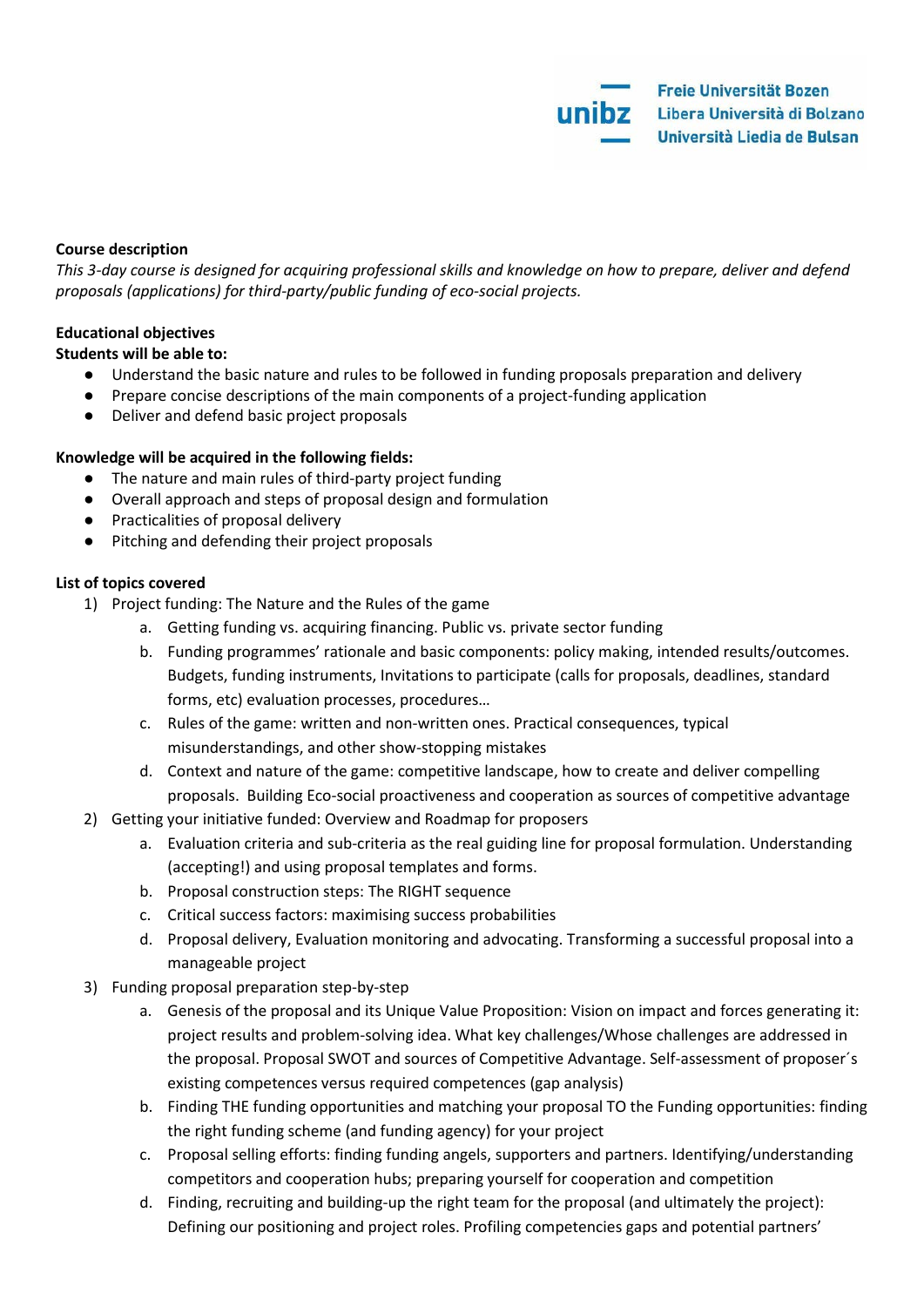contributions. Networking, inviting, convincing, securing commitment and motivation. MOUs, Confidentiality and Exclusivity Agreements. Leadership(s) required and how to build them up.

- e. The project proposal writing strategy: SMART objectives and foreseen impacts for the stakeholders (including the funding agency ones!); measurable results; Competitive concept, multidimensional sustainability requirements, how we change the status quo, Team configuration rationale
- f. Proposal writing and internal approval processes, procedures and avoiding usual mistakes
- 4) Practicalities: Delivering the proposal
	- a. Launching the writing process: kick-off meeting (yes/no, when, how, what,…)
	- b. Managing the writing process and team of contributors
	- c. Sources of information (electronic means and Human ones!!), inspiration and knowledge: quantitative and qualitative information gathering (why they fund, how much, for which purposes, etc.)
	- d. Delivering the proposal: progress checkpoints, count down and final days. Do´s and Don´ts.
- 5) Basic tools and skills: Presenting and convincing
	- a. Crafting the key messages: Opportunity/problem addressed, Who are our direct beneficiaries, The measurable results, Main changes/impacts to be triggered
	- b. Tools to deliver messages: Elevator pitches, 1-pager, 5/10 slides project description, Executive briefings and other support tools
	- c. Building up resilience and grit

# **Teaching format**

The approach to complete the seminar will include three types of teaching activities:

- 1. **Providing concepts, information and recommendations** based on knowledge of the field and accrued experience across diverse funding programmes. To be delivered via modular live presentations and interactive Q&A sessions for each of the content chapters presented in the previous section
- 2. **Pushing forward Learning-by-doing schemes,** e.g. creating elevator pitches and 1-page project presentation to leverage the individual/team projects being developed by the students as part of their Master´s duties
- 3. **Flash Coaching of ongoing initiatives**, focused on providing practical guidance and feedback to those Master participants already involved in the different stages of project proposal preparation and delivery. These activities will allow those who are already advanced in proposal delivery to work on an individual basis, while those who require more general advice and training will work in groups.

# **Learning outcomes**

- *Practical knowledge on the key points to be considered to create successful funding applications*
- *Understanding the right sequence in proposal formulation*
- *Applying the acquired concepts in basic proposals*
- *Making judgements on resources, partnerships and main action to be included in the applications*
- *Acquisition of the basic Know-How to deliver and defend eco-social project funding proposals*

**Assessment:** Formulating and defending a basic proposal for their own project idea

# **Assessment language:** English

# **Evaluation criteria and criteria for awarding marks**

● Level of Understanding of the nature, concepts, and rules of project funding